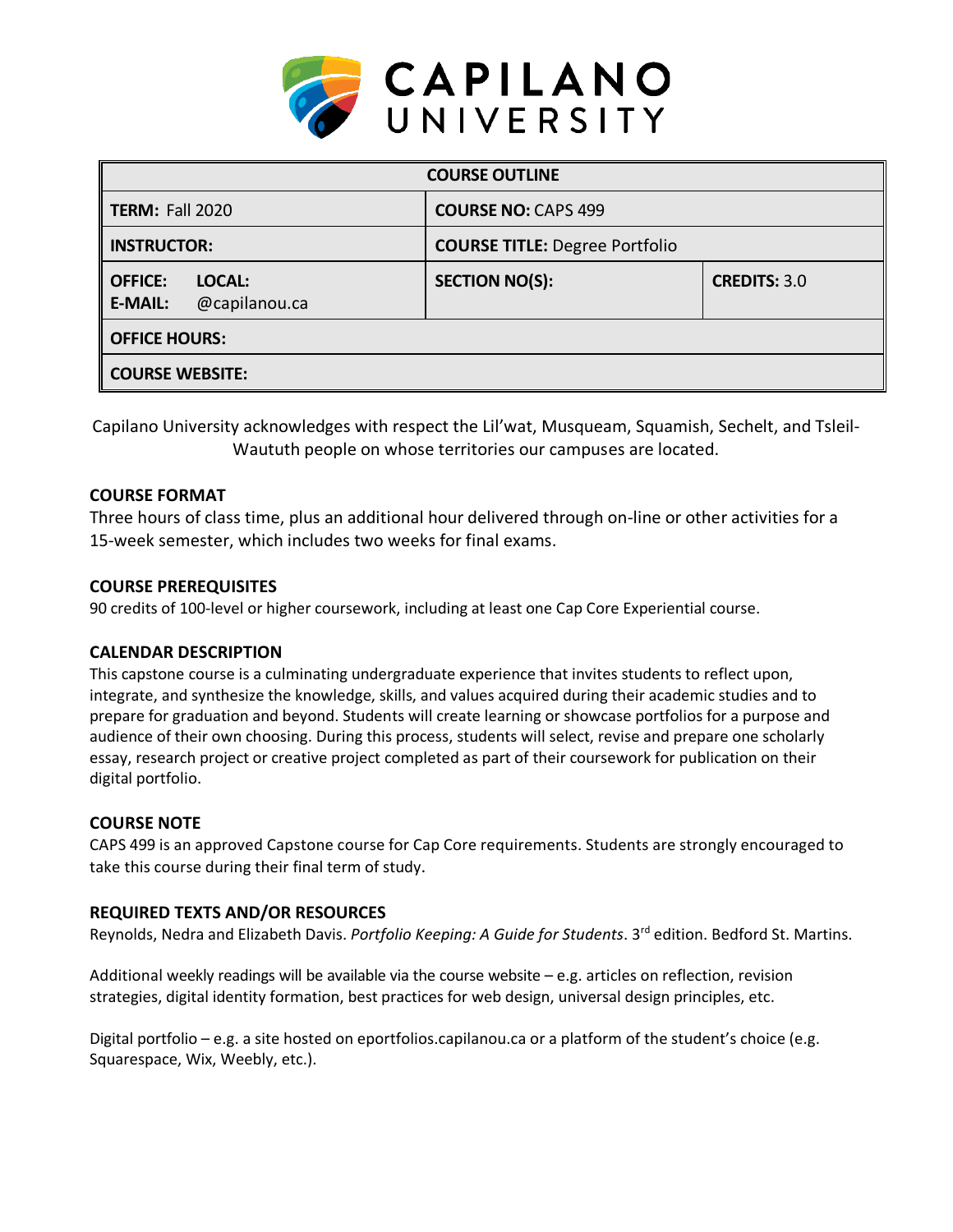#### **COURSE STUDENT LEARNING OUTCOMES**

On successful completion of this course, students will be able to do the following:

- 1. Critically reflect on what they have learned and accomplished in their undergraduate studies, including specific program(s) of study – e.g. Major, Double Major, Major-Minor, Double Minor, etc.
- 2. Explore the cultural, social, and ethical impact of their studies on local and/or global communities, daily life, and/or on future professional and/or academic goals.
- 3. Revise a piece of academic or creative work for publication.
- 4. Communicate and share their final program reflections and academic work in a digital portfolio designed for a purpose and audience of their choice.

Students who complete this Capstone course will be able to do the following:

- 1. Identify a topic of inquiry or practice.
- 2. Gather and organize relevant research materials.
- 3. Evaluate, synthesize, and apply research findings.
- 4. Share findings or results in a means appropriate to a field of study.

#### **COURSE CONTENT**

| Week            | <b>Topics</b>                                           |  |  |
|-----------------|---------------------------------------------------------|--|--|
| W1              | Introduction to Course                                  |  |  |
| W <sub>2</sub>  | Folio Thinking: Stocktaking and Selecting               |  |  |
| W <sub>3</sub>  | Folio Thinking: Purpose, Focus, and Audience            |  |  |
| W <sub>4</sub>  | Folio Thinking: Selecting, Reflecting, and Synthesizing |  |  |
| W <sub>5</sub>  | Folio Thinking: Selecting, Reflecting, and Synthesizing |  |  |
| W <sub>6</sub>  | Choosing Your Showcase Project                          |  |  |
| W7              | <b>Project Revisions</b>                                |  |  |
| W8              | <b>Project Revisions</b>                                |  |  |
| W <sub>9</sub>  | <b>Project Revisions</b>                                |  |  |
| W <sub>10</sub> | Workshopping Your Project                               |  |  |
| W11             | Preparing Your Project for Publication                  |  |  |
| W <sub>12</sub> | Workshopping Your Capstone Portfolio                    |  |  |
| W <sub>13</sub> | <b>Sharing Your Portfolio</b>                           |  |  |
| W14             | Final exam period                                       |  |  |
| W15             | Final exam period                                       |  |  |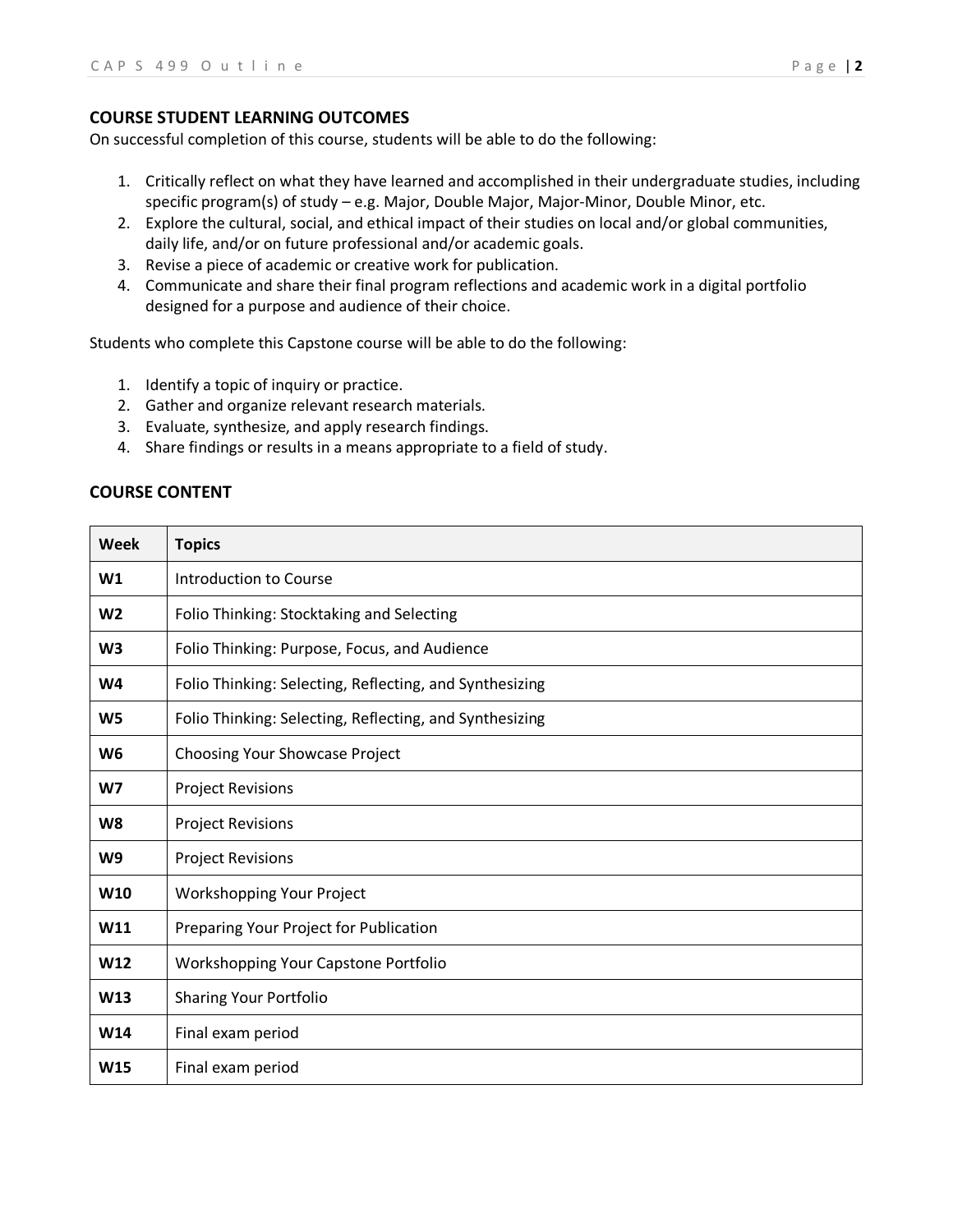## **EVALUATION PROFILE**

| <b>Assignments</b>                                                                                                                                                                                                                                                                       | <b>Course</b><br><b>Learning</b><br><b>Outcomes</b> | <b>CapCore</b><br><b>Learning</b><br><b>Outcomes</b> | Value |
|------------------------------------------------------------------------------------------------------------------------------------------------------------------------------------------------------------------------------------------------------------------------------------------|-----------------------------------------------------|------------------------------------------------------|-------|
| <b>Reflections</b><br>Guided reflections on assigned readings and in-class activities &<br>workshops.                                                                                                                                                                                    | 1, 2 &d 4                                           | 1                                                    | 20%   |
| <b>Capstone Project</b><br>Select, revise and prepare one scholarly essay, research project or<br>creative project completed as part of your coursework for<br>publication on your ePortfolio.*                                                                                          | 3 & 4                                               | 1, 2, 3 & 4                                          | 35%   |
| <b>Portfolio</b><br>Revise and expand your portfolio to reflect and showcase the<br>knowledge, skills, and values acquired within your program(s) (e.g.<br>Major, Joint Major, Double Major, or Double Minor and BA/BSc<br>degree requirements) for an external audience of your choice. | 1, 2, 3 & 4                                         | 1, 2, 3 & 4                                          | 35%   |
| <b>Collegiality</b><br>Participation in in-class discussion, peer review activities, and other<br>related in-class activities.                                                                                                                                                           | 1&2                                                 |                                                      | 10%   |

\* Students are strongly encouraged to present their revised work in public forums, including the University's annual Student Research Symposium and/or undergraduate journals such as the *Canadian Journal for Undergraduate Research*.

#### **GRADING PROFILE**

|               |                           | $A+ = 90-100$ $B+ = 77-79$ $C+ = 67-69$ $D = 50-59$ |  |
|---------------|---------------------------|-----------------------------------------------------|--|
|               |                           | A = 85-89   B = 73-76   C = 63-66   F = 0-49        |  |
| $A - = 80-84$ | $B- = 70-72$ $C- = 60-62$ |                                                     |  |

## **Incomplete Grades**

Grades of Incomplete "I" are assigned only in exceptional circumstances when a student requests extra time to complete their coursework. Such agreements are made only at the request of the student, who is responsible to determine from the instructor the outstanding requirements of the course.

### **Late Assignments**

Assignments are due at the beginning of the class on the due date listed. If you anticipate handing in an assignment late, please consult with your instructor beforehand.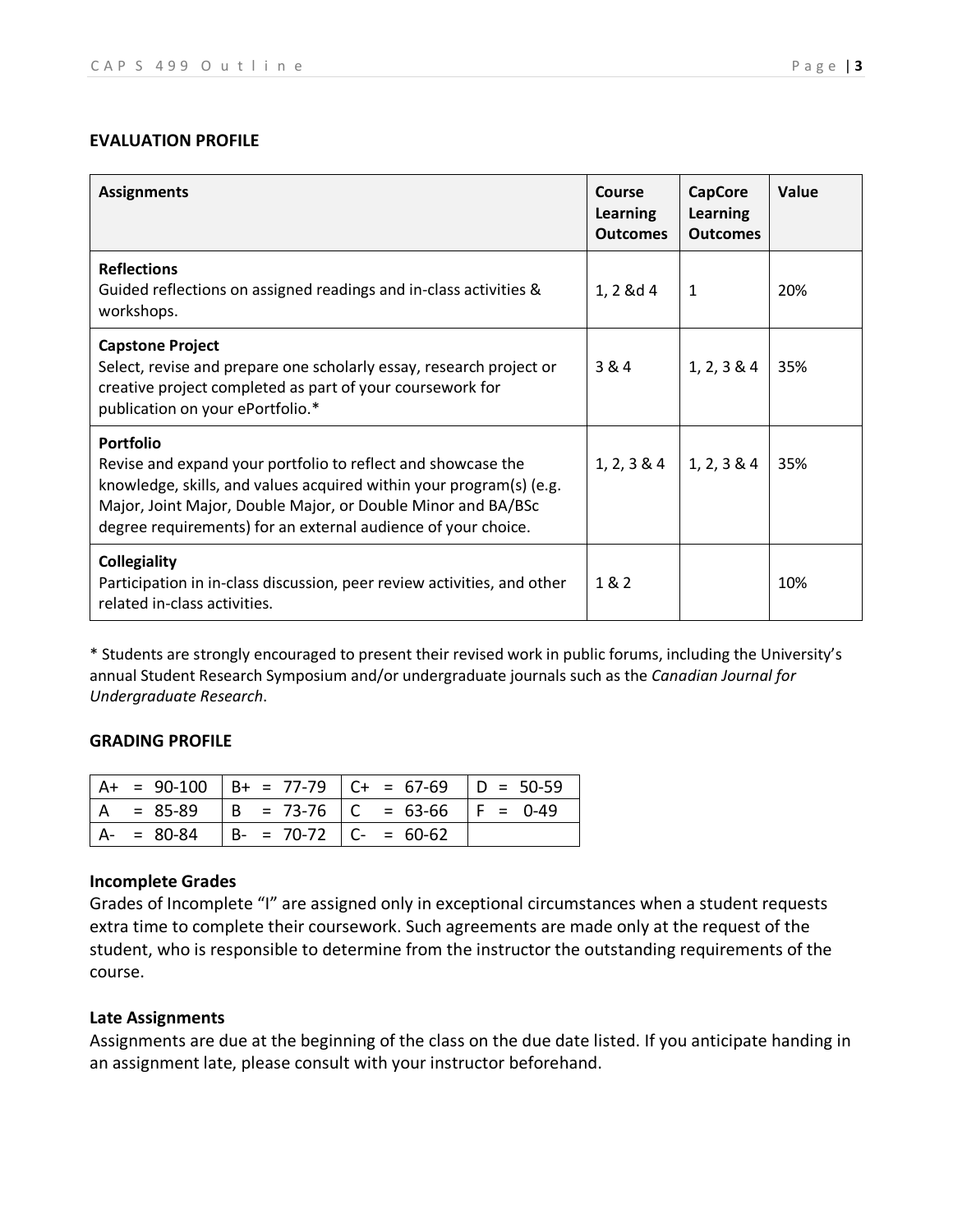### **Missed Exams/Quizzes/Labs etc.**

Make-up exams, quizzes and/or tests are given at the discretion of the instructor. They are generally given only in medical emergencies or severe personal crises. Missed labs or other activities may not be able to be accommodated. Please consult with your instructor.

### **Attendance**

Students are expected to attend all classes and associated activities.

## **English Usage**

Students are expected to proofread all written work for any grammatical, spelling and stylistic errors. Instructors may deduct marks for incorrect grammar and spelling in written assignments.

#### **Electronic Devices**

Students may use electronic devices during class in support of course-related activities – e.g. notetaking, accessing library databases, and research.

### **On-line Communication**

Outside of the classroom, instructors will (if necessary) communicate with students using either their official Capilano University email or Moodle; please check both regularly. Official communication between Capilano University and students is delivered to students' Capilano University email addresses only.

### **UNIVERSITY OPERATIONAL DETAILS**

# **Tools for Success**

Many services are available to support student success for Capilano University students. A central navigation point for all services can be found at: https://www.capilanou.ca/student-life/

# **Capilano University Security: download the CapU Mobile Safety App**

# **Policy Statement (S2009-06)**

Capilano University has policies on Academic Appeals (including appeal of final grade), Student Conduct, Academic Integrity, Academic Probation and other educational issues. These and other policies are available on the University website.

# **Academic Integrity (S2017-05)**

Any instance of academic dishonesty or breach of the standards of academic integrity is serious and students will be held accountable for their actions, whether acting alone or in a group. See policy and procedures S2017-05 Academic Integrity for more information: https://www.capilanou.ca/aboutcapu/governance/policies/

Violations of academic integrity, including dishonesty in assignments, examinations, or other academic performances, are prohibited and will be handled in accordance with the Student Academic Integrity Procedures.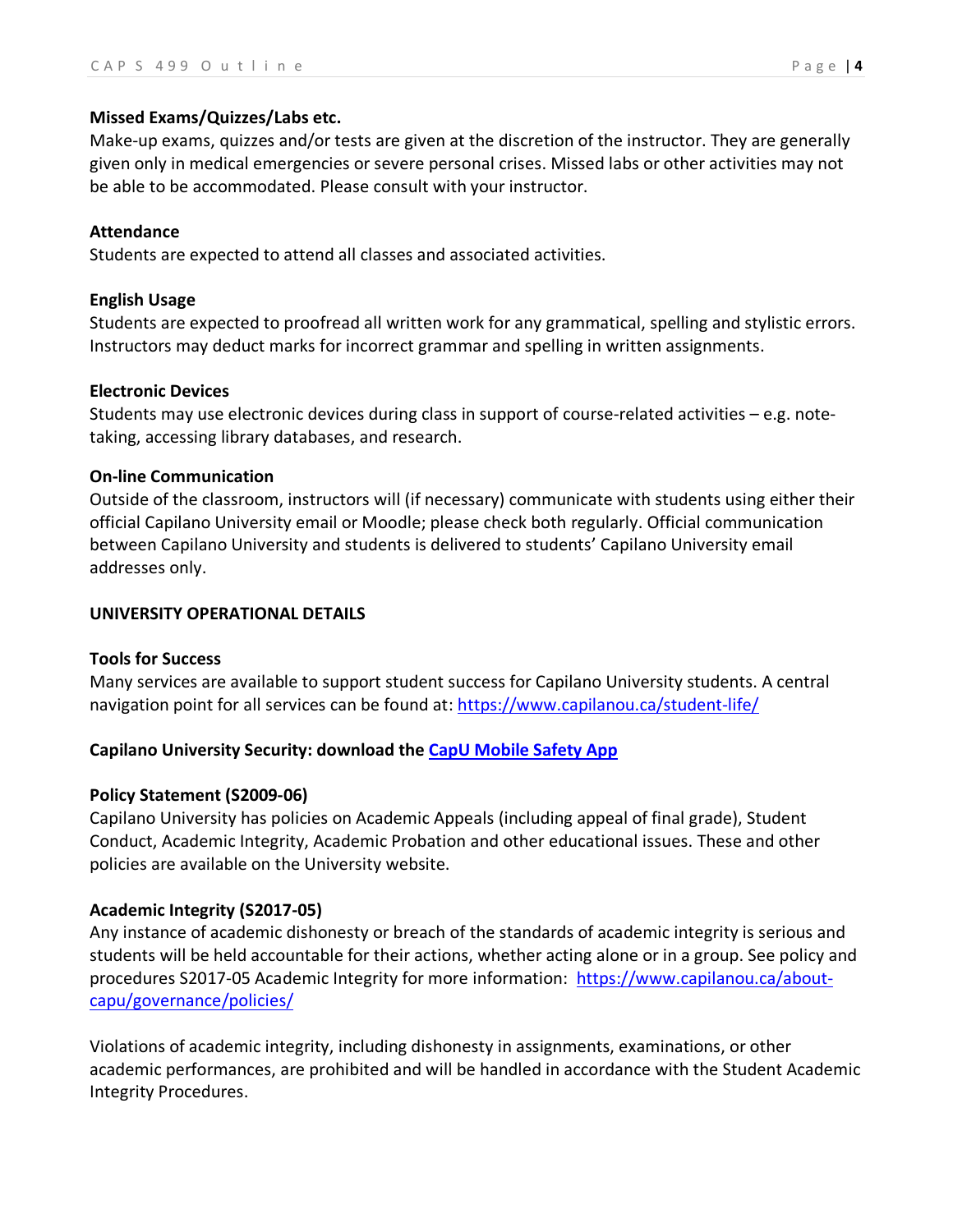**Academic dishonesty** is any act that breaches one or more of the principles of academic integrity. Acts of academic dishonesty may include but are not limited to the following types:

**Cheating**: Using or providing unauthorized aids, assistance or materials while preparing or completing assessments, or when completing practical work (in clinical, practicum, or lab settings), including but not limited to the following:

- Copying or attempting to copy the work of another during an assessment;
- Communicating work to another student during an examination;
- Using unauthorized aids, notes, or electronic devices or means during an examination;
- Unauthorized possession of an assessment or answer key; and/or,
- Submitting of a substantially similar assessment by two or more students, except in the case where such submission is specifically authorized by the instructor.

**Fraud**: Creation or use of falsified documents.

**Misuse or misrepresentation of sources**: Presenting source material in such a way as to distort its original purpose or implication(s); misattributing words, ideas, etc. to someone other than the original source; misrepresenting or manipulating research findings or data; and/or suppressing aspects of findings or data in order to present conclusions in a light other than the research, taken as a whole, would support.

**Plagiarism**: Presenting or submitting, as one's own work, the research, words, ideas, artistic imagery, arguments, calculations, illustrations, or diagrams of another person or persons without explicit or accurate citation or credit.

**Self-Plagiarism**: Submitting one's own work for credit in more than one course without the permission of the instructors, or re-submitting work, in whole or in part, for which credit has already been granted without permission of the instructors.

**Prohibited Conduct**: The following are examples of other conduct specifically prohibited:

- Taking unauthorized possession of the work of another student (for example, intercepting and removing such work from a photocopier or printer, or collecting the graded work of another student from a stack of papers);
- Falsifying one's own and/or other students' attendance in a course;
- Impersonating or allowing the impersonation of an individual;
- Modifying a graded assessment then submitting it for re-grading; or,
- Assisting or attempting to assist another person to commit any breach of academic integrity.

# **Sexual Violence and Misconduct**

All Members of the University Community have the right to work, teach and study in an environment that is free from all forms of sexual violence and misconduct. Policy B401 defines sexual assault as follows: